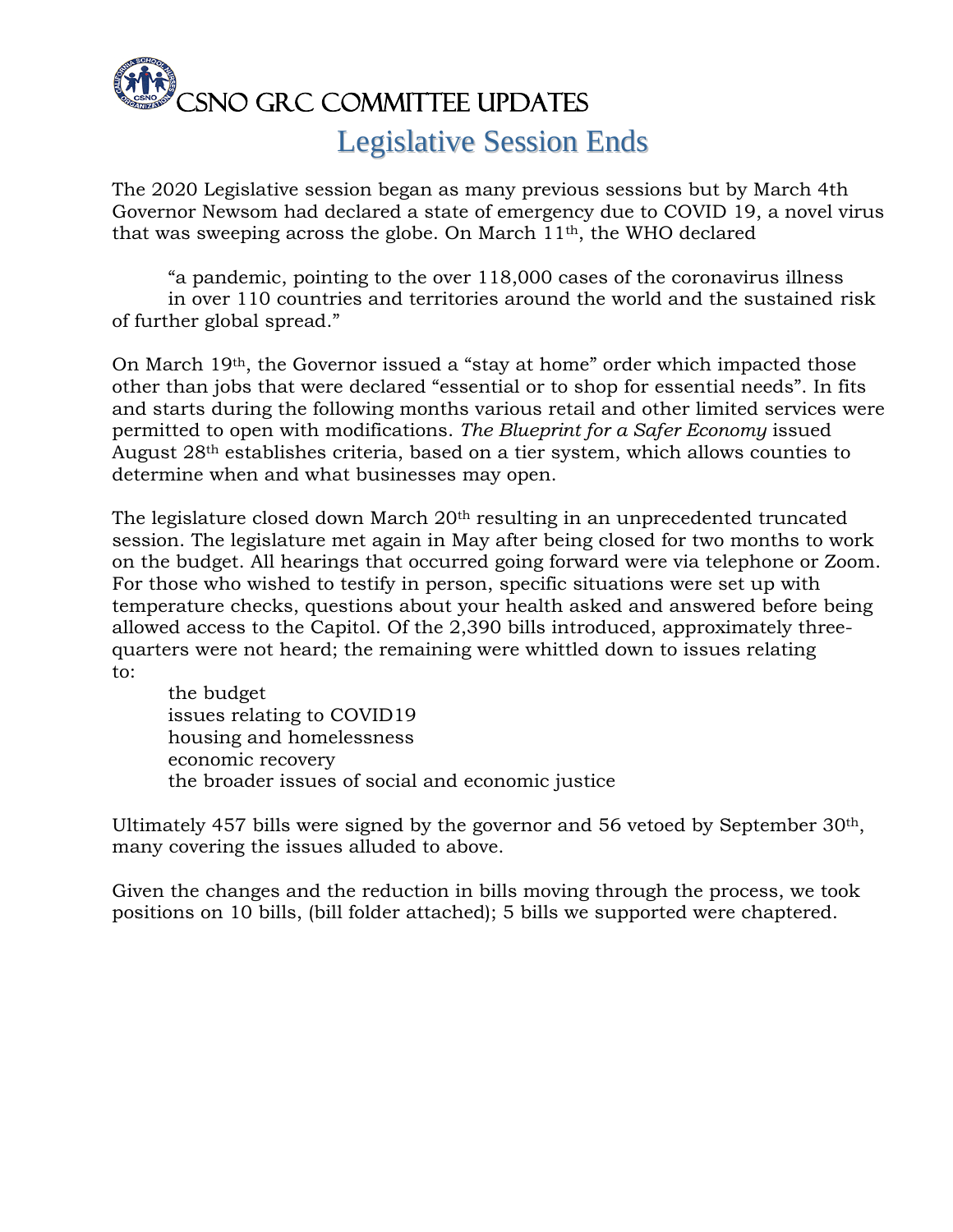

Three bills of import:

**AB 2112 (Ramos)** - Authorizes the Department of Public Health (DPH) to establish the Office of Suicide Prevention (OSP) to among other functions, provide information and technical assistance to statewide and regional partners regarding best practices on suicide prevention policies and programs and conduct and convene experts and stakeholders to encourage collaboration and coordination of resources for suicide prevention. If OSP is established, DPH may focus resources on groups with the highest risk, including the youth and Native Americans.

The state auditor this week released a report on youth suicide prevention efforts <https://auditor.ca.gov/pdfs/reports/2019-125.pdf>

**SB 793 (Hill)** - This bill would prohibit a tobacco retailer, or any of the tobacco retailer's agents or employees, from selling, offering for sale, or possessing with the intent to sell or offer for sale, a flavored tobacco product or a tobacco product flavor enhancer, as those terms are defined, except as specified.

**SB 803 (Beall)** - This bill would require the department, by July 1, 2022, subject to any necessary federal waivers or approvals, to establish statewide requirements for counties or their representatives to use in developing certification programs for the certification of peer support specialists, who are individuals who self-identify as having lived experience with the process of recovery from mental illness, substance use disorder, or both. See Governor's message in bill folder

Chaptered (signed into law) bills related to nursing:

**AB 890 (Wood)** – allows NPs to practice independent of physicians, establishes a commission which will oversee the new requirements and implementation: authorizes an NP to provide specified services in specified settings, without standardized procedures, if the NP meets additional education, examination, and training requirements; establishes physician consultation, collaboration, and referral requirements; and requires the BRN and the Department of Consumer Affairs to identify or develop an examination that tests for independent practice competency.

**AB 2288 (Low)** – during a state of emergency allows BRN upon request from nursing programs to change requirements for student's use of stim labs, in the clinical setting a change in requirements as well as a change in requirements for preceptorship.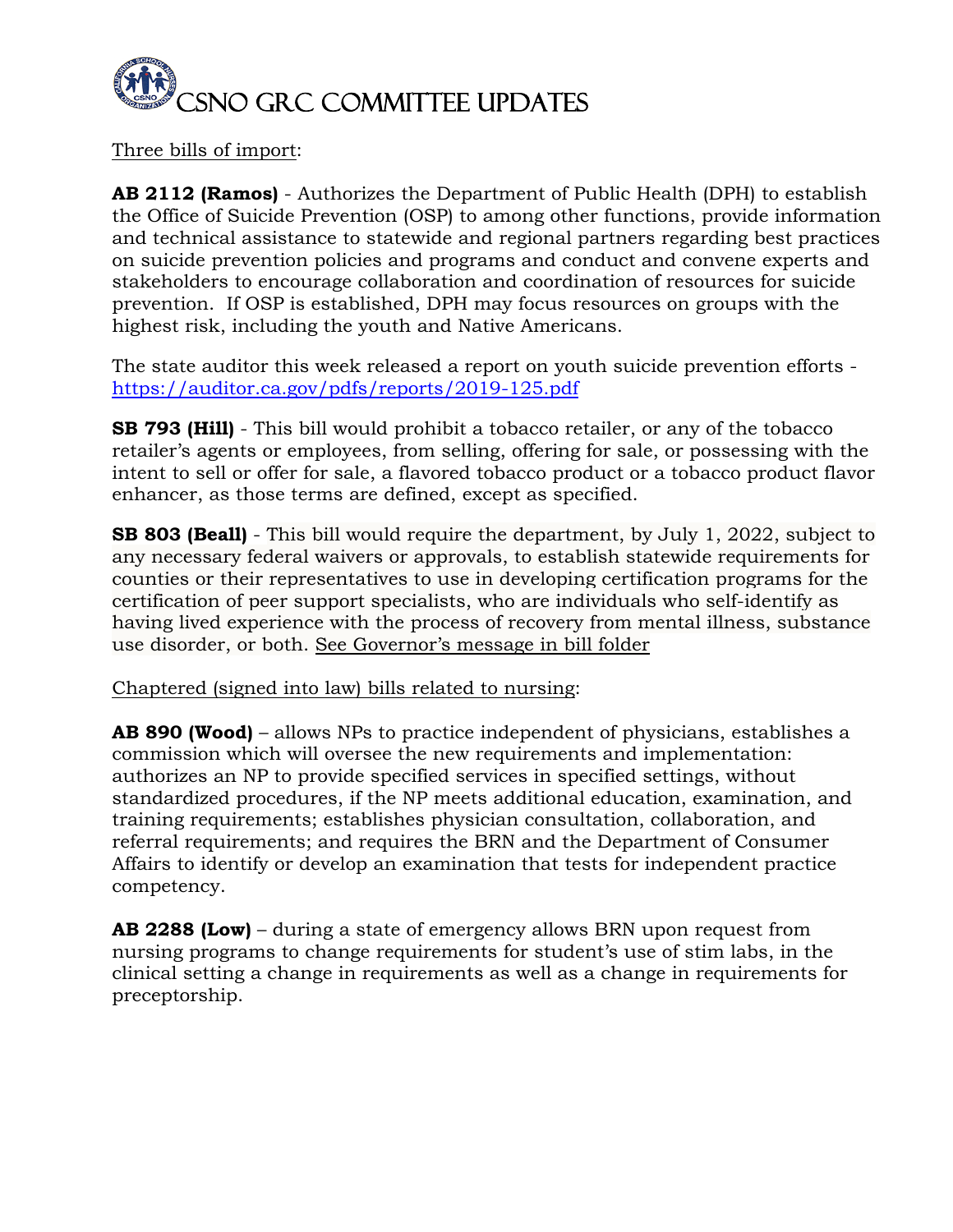

**SB 1237 (Dodd)** – allows Certified Nurse Midwives to practice without supervision by a MD, revises the provisions defining midwifery practice, authorizes furnishing thru standardized procedures with a MD, establishes new reporting requirements.

## **Other bills affecting nursing**:

**SB 275 (Pan)** - Requires the Department of Public Health (CDPH) to establish a personal protective equipment (PPE) stockpile for health care workers and essential workers in the state and requires health care employers, as specified, to establish a PPE inventory that is sufficient for at least 45 days of surge consumption.

**SB 1195 (Hill) Workers' compensation: COVID-19: critical workers** – Adopts a disputable presumption that a peace officer, firefighter, specified frontline employees, educators and school employees and certain health care employees, as defined, who contract COVID-19 were infected with the virus via workplace exposure. Codifies Executive order N-62-20 and upon signature is now in effect.

Finally, there will be 12 initiatives/propositions 14-25 on the November 3rd ballot, this year. Everyone will have the option of using a mail in ballot for the upcoming election. Ballots will be mailed to your residence starting October 5th. Ballots returned by mail must be received by November 3rd.

For extensive information on the upcoming general election, see: [https://www.sos.ca.gov/elections/upcoming-elections/general-election-november-](https://www.sos.ca.gov/elections/upcoming-elections/general-election-november-3-2020)[3-2020](https://www.sos.ca.gov/elections/upcoming-elections/general-election-november-3-2020) - all you want to know.

## **Wildfires**

California's fire season starting in July is the most destructive in California history having burned over 3 million acres of land and destroyed many thousands of homes and other structures so far. The lightning strikes that began August 15th caused many hundreds of fires across California and we are now under a fire state of emergency.

The Governor and likeminded scientists, policy experts and advocates believe and state that climate change plays a huge role in the fires affecting us this year. AB 32 (Pavley/Nunez) signed into law in 2006 "paved the way for California to begin to address greenhouse gas emission and set the stage for its transition to a sustainable low carbon future". California was the first in the nation to take this "comprehensive approach to climate change".